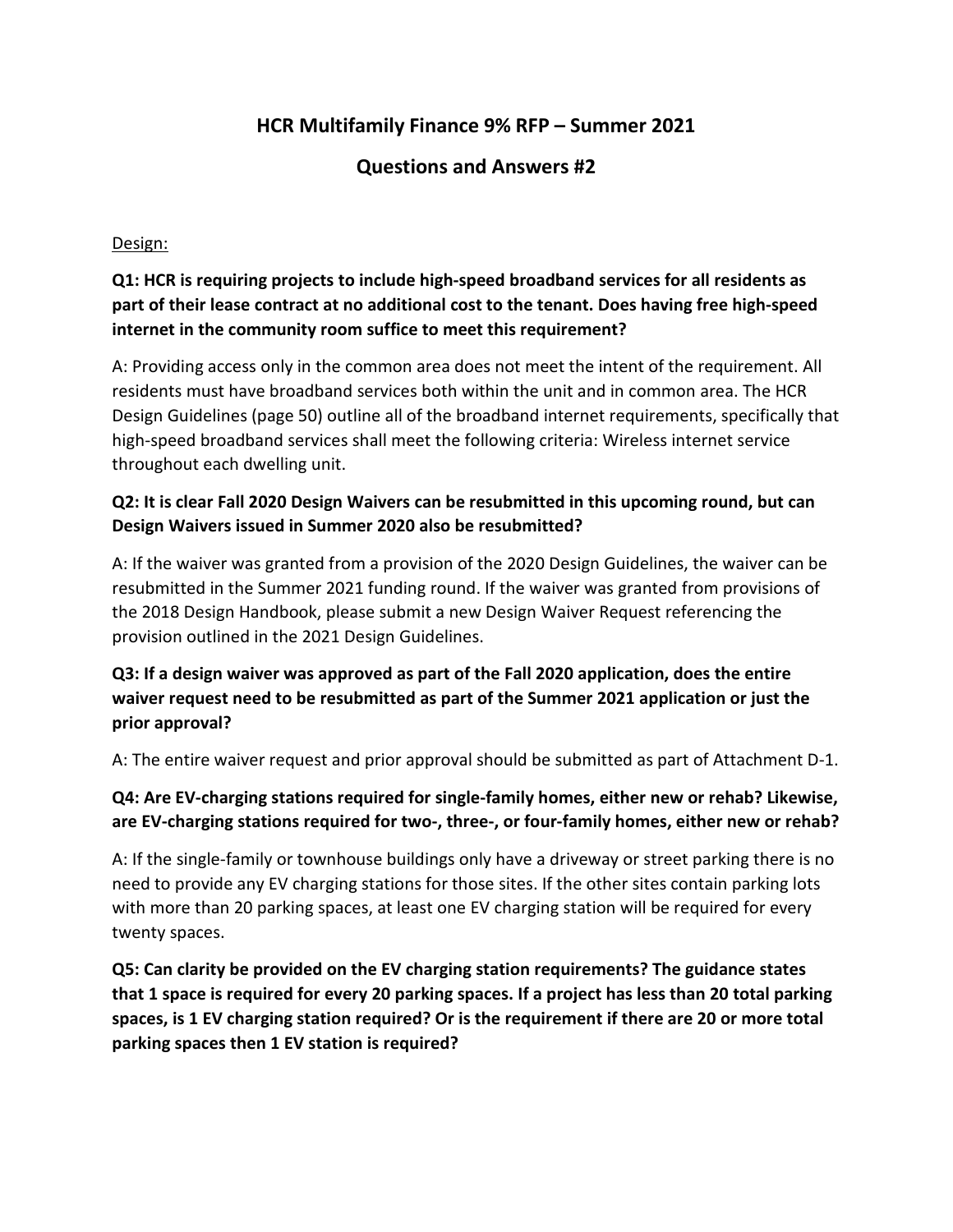A: If there are 19 spaces or less, a project is not required to provide an EV charging station. For 20-39 parking spaces, one EV charging station must be provided, 40-59 spaces, two EV charging stations must be provided, etc.

#### **Q5: Are electric heat/hot water and broadband encouraged or required?**

A: There is not a requirement for electric heating/cooling or electric hot-water heaters, although high-efficiency electric heating/hot water are encouraged. Broadband internet is required under the 2021 Design Guidelines, page 50.

# **Q6: For scattered site projects that include both new construction and rehabilitation, is the rehabilitation portion of the project eligible for the HCR Multifamily Finance Clean Energy Incentives for High Performance Projects? Or is this program only limited to new construction and adaptive reuse?**

A: The HCR Multifamily Finance Clean Energy Incentives for High Performance Projects addresses new construction, substantial rehabilitation and adaptive reuse at this time. If the project has a mix of new construction and rehabilitation, the new construction, substantial rehab and adaptive reuse buildings may apply to the program. If selected for the program, any new construction, substantial rehab and adaptive reuse buildings in the project would go through the enhanced design process with HCR, NYSERDA and the technical assistance provider, and the remaining moderate rehab buildings would fall under the typical scope of work. In this scenario, only the dwelling units that meet the Clean Energy Program requirements would receive the incentive.

# **Q7: The project has been designed and previously submitted with a natural gas system and designed to meet NYSERDA Tier 2 Incentives. If the project team determined an all-electric design is feasible and beneficial for award, would it be acceptable to re-design the plans postaward, considering the timeframe for the 9% submission?**

A: HCR recommends two courses of action that would be acceptable:

- 1. Redesign the project for the current RFP application submission to address an allelectric design for the project.
- 2. Submit the project with the current design (natural gas) but apply for the Clean Energy Incentives for High Performance Projects. If selected, HCR, NYSERDA and a technical service provider will work with the development team to convert the project to meet HCR's Stretch Sustainability Standards (highly-efficient, all-electric buildings).

Please note that in this demonstration phase for the Clean Energy Incentives for High Performance Projects, only 1-2 projects may be selected, so it will be up to the applicant to decide which course of action would best suit the project and the project's competitiveness in the RFP selection process.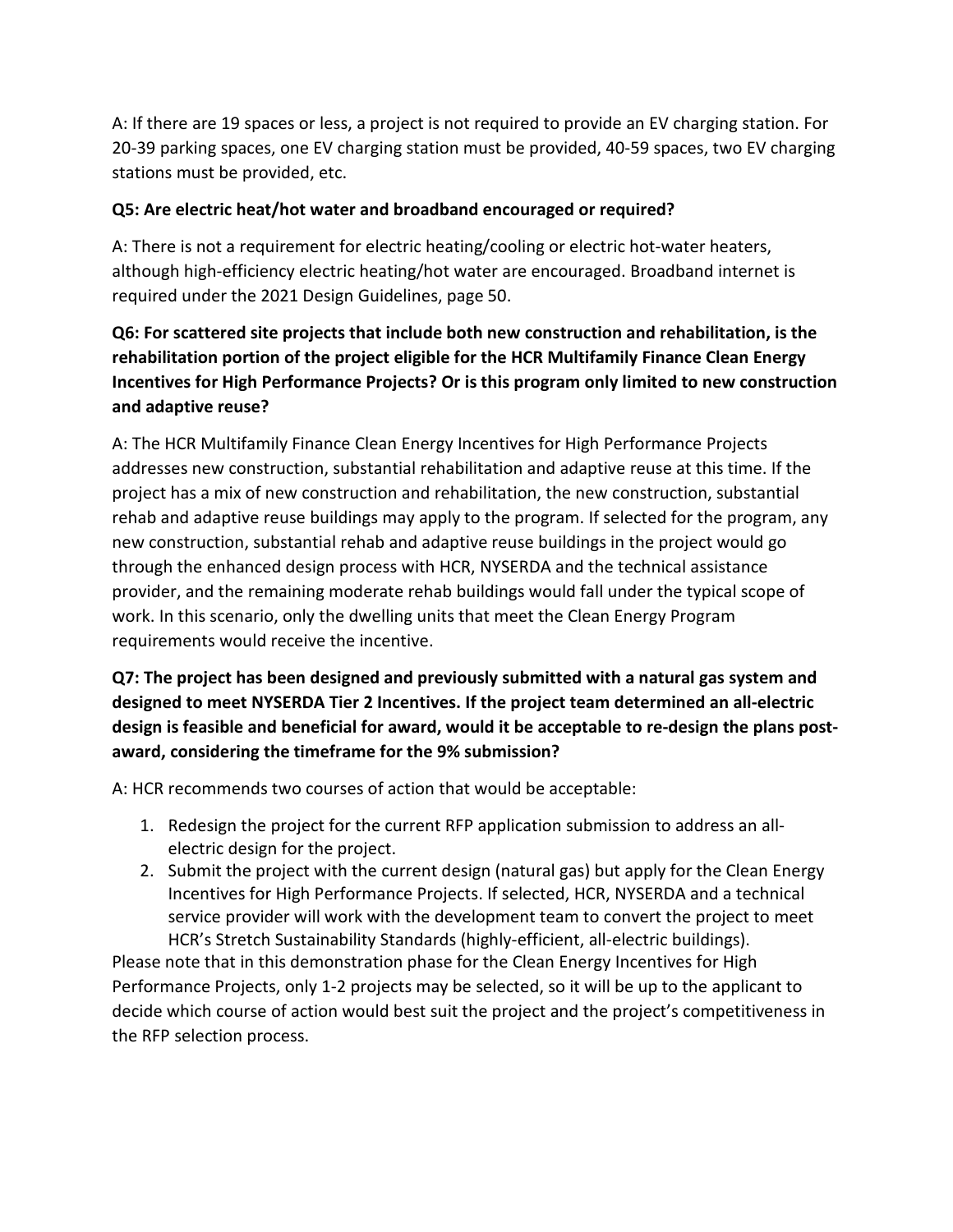#### Environmental:

#### **Q1: Does HCR have any required standards for noise or air studies?**

A: If the project is seeking federal funding, HUD Noise Study procedures must be followed: [Noise Abatement and Control -](https://www.hudexchange.info/programs/environmental-review/noise-abatement-and-control/) HUD Exchange

Otherwise, follow the noise study procedures indicated by the project consultant and the SEQRA Handbook. The focus is not only the impact of the project on noise, but also the impact of surrounding noise sources on the site, including traffic and trains. If the project wishes, the HUD standards can be used for both state and federally funded projects.

Air impact studies should also be as indicated by the project consultant and the SEQRA Handbook. Again, the focus is not only the impact of the project on air pollution, but also the impact of surrounding air pollution sources on the project, especially highways within 600 feet. Air modelling is not required unless indicated by the consultant. However, there should be enough information for HCR to conclude that the project will not be adversely impacted by surrounding air pollution sources, including traffic.

# **Q2: We have a Phase I ESA completed in June 2020. It is outside the 12-month mark required by the application instructions. Is an update letter from the issuer sufficient along with the original report, or does the report itself need to be updated and within 12 months of submission?**

A: If the consultant is willing to provide an update letter along with the June 2020 ESA, HCR would accept this. Note that if the Phase I ESA found RECs and a Phase II ESA was conducted since June 2020, an update to the Phase I ESA would not be needed. In this case, submit the Phase I and II and any plans to address the Phase II findings.

#### RFP:

## **Q1: If a project receives a HOME award from a local municipality, can the project also apply for HOME funds from HCR?**

A: Yes. Per the HOME Term Sheet, if a project is funded by more than one source of HOME funds, total HOME funds from all participating jurisdictions must be within published HOME maximum subsidy limits.

## **Q2: What dollar amounts are the M/WBE and SDVOB participation requirements calculated on?**

A: All state-assisted contracts are subject to the M/WBE and SDVOB participation requirements. Please see<https://hcr.ny.gov/mwbe-central> for more information.